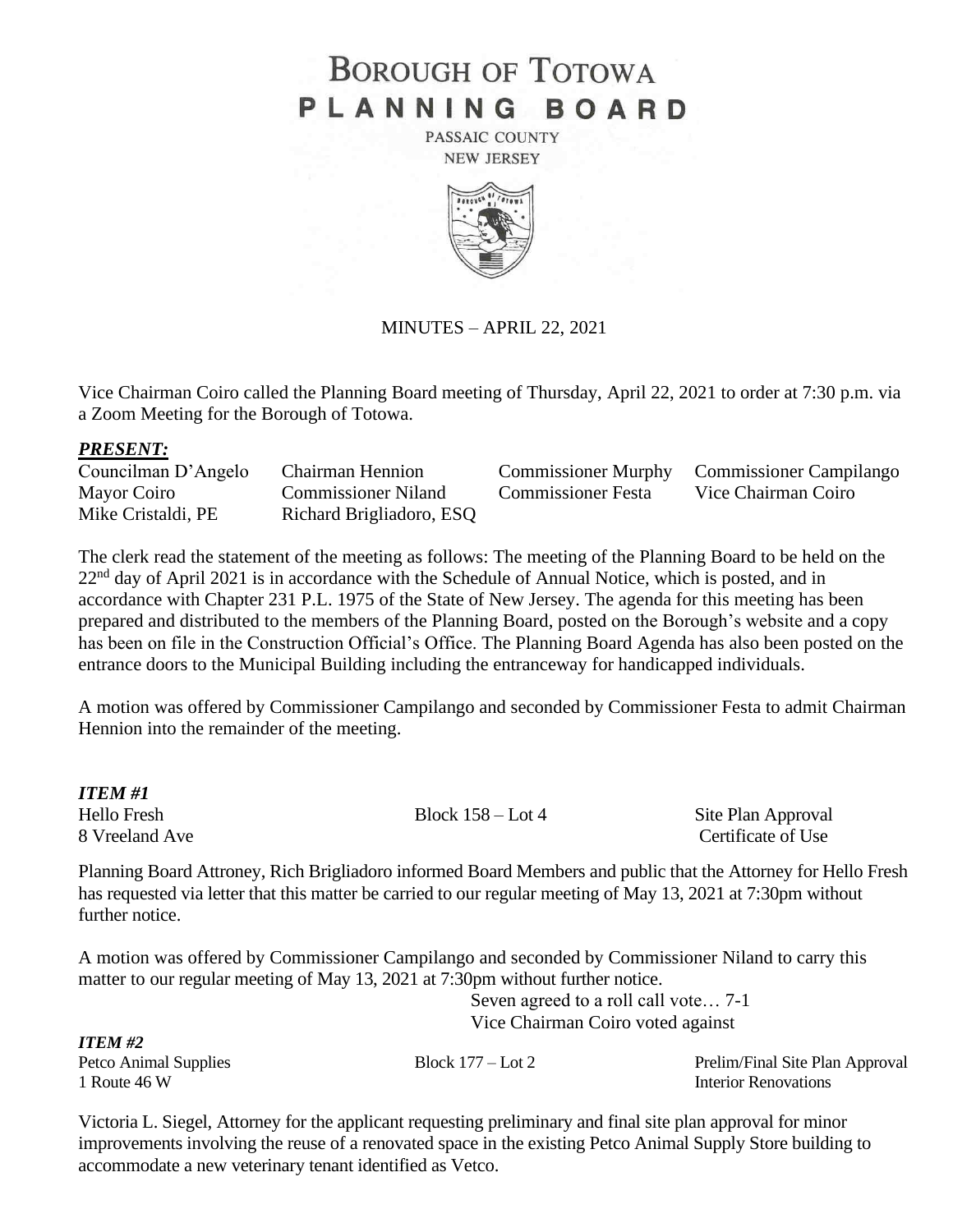The Applicant is not seeking approval for any signage at this time in regard to this development application. The Applicant represented that they would pursue signage for this building through the permitting process. The Applicant is proposing renovations within the existing Petco Animal Supplies Store, Inc. to accommodate the proposed 1,702 +/- square foot animal hospital facility which will include treatment rooms, exam rooms, and office space, a waiting area, an x-ray room, surgery area, and a day kennel area.

No modifications are proposed to the exterior of the existing building, except for a proposed exterior door to serve as a separate entrance for the animal hospital. The proposed interior finished floor elevation will match the exterior sidewalk elevation at the proposed exterior door.

Testifying on behalf of the Applicant was Jeff Isom, a licensed Architect. Mr. Isom testified that the veterinary space is replacing mercantile occupant load. He further represented that there is an opening between the retail store and the vet office, as well as access to the vet office via the front door of the store or through the retail section of the existing store. The hours of operation for Vetco would not exceed the hours of operation for Petco. Thus, Vetco would not be open if Petco wasn't open.

Ms. Donna Wagner Rago testified as the Area Operations Manager for Vetco. She further testified that she oversees the hospital managers and staff, and she works with a Doctor of Veterinary Medicine. Ms. Wagner Rago testified regarding the types of services that would be rendered at the animal hospital. The Veterinarians would conduct wellness visits, dental cleanings, spay, neuter, and also provide flea and tick services among other services. The hours of operation would be primarily from 8:00 a.m. to 7:00 p.m. Monday through Saturday. Sometimes the business may open on a Sunday for administering vaccines. Ms. Wagner Rago stipulated that there would be no overnight boarding of animals on-site. She represented that should an animal need overnight care, that animal would be transported to another hospital. Ms. Wagner Rago provided testimony regarding staff. She testified that there would be approximately 8-12 employees on-site at any one time which, includes Doctor of Veterinary Medicine and approximately 4-7 employees per shift.

Ms. Wagner Rago testified that there will be kennel space available to contain the pets and further, Petco has a leash policy so that pets will be on a leash. Ms. Wagner Rago further testified that controlled and non-controlled substances will be locked and will be disposed of pursuant to regulations of the DEA. She further represented that a private service picks up non-medical waste and that a crematorium picks up body parts.

Ms. Wagner Rago also testified that the animal hospital would obtain and maintain all required licenses. She further indicated that the animal hospital is regulated by numerous agencies including, but not limited to, the Division of Weights and Measures, DEA, OSHA and the Board of Health.

A motion was offered by Commissioner Campilango and seconded by Commissioner Niland to open the public portion of the meeting.

All In Favor …. 8-0

# NO PUBLIC TO BE HEARD

A motion was offered by Commissioner Campilango and seconded by Commissioner Niland to close the public portion of the meeting.

All In Favor …. 8-0

A motion was offered by Commissioner Campilango and seconded by Commissioner Niland to approve the preliminary and final site plan as presented. This approval is subject to and contingent upon the following conditions and will be memorialized in a Resolution at a future date:

- 1. The construction of internal partitions, exits, entrances and fire safety devices are subject to and require the approval of the fire sub-code official, the fire inspector, and the building inspector.
- 2. The applicant will supply the Chief of Police with an emergency contact list and will also obtain the approval of the Police Chief pertaining to all alarms and security devices.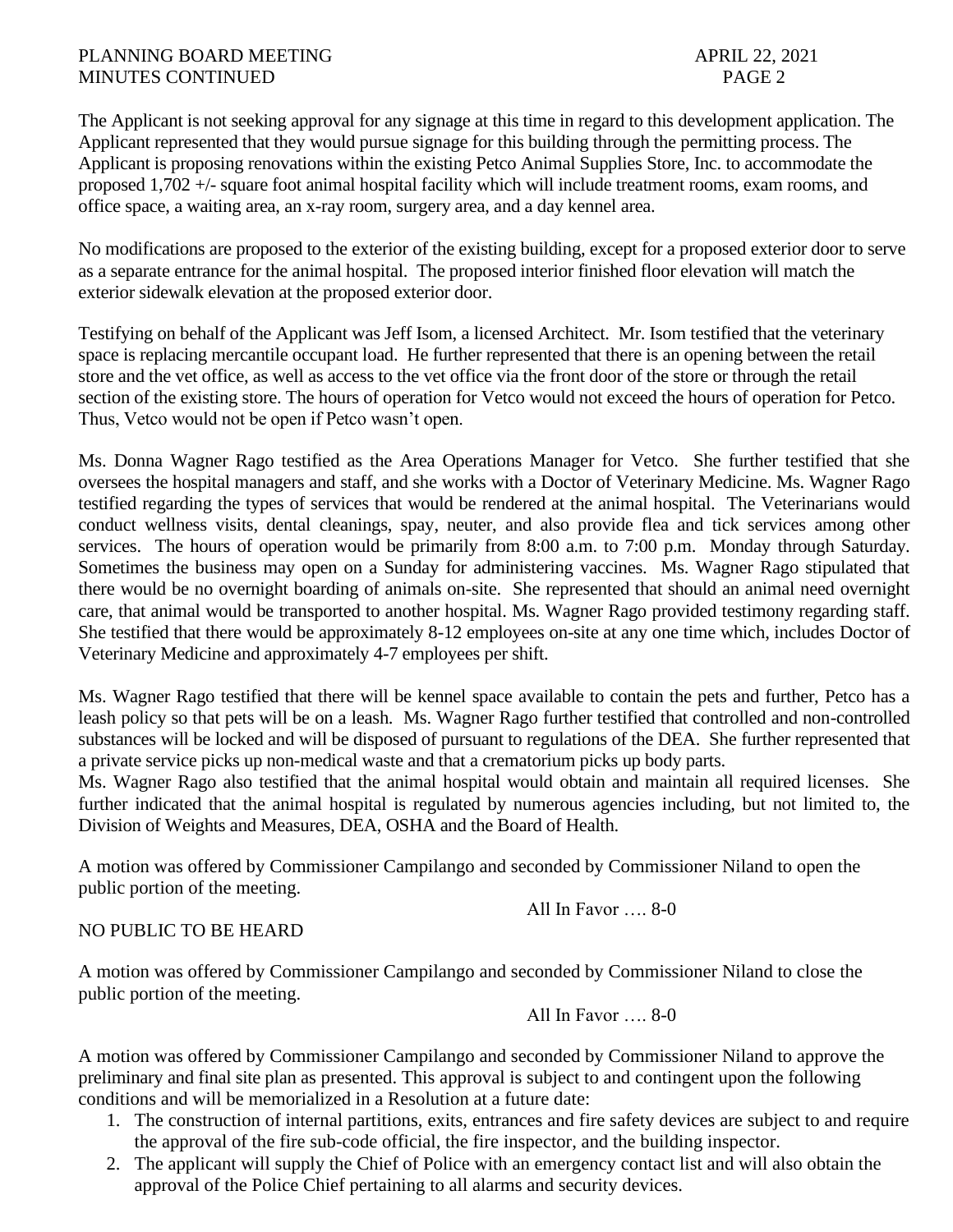- 3. There will be no outside storage of equipment or materials.
- 4. The Applicant did not seek approval for any signage related to this application. Therefore, the Board did not grant approval for any signage in relation to this application for development. Should the Applicant require signage in the future, the Applicant will either conform to the Sign Ordinance requirements of the Borough of Totowa or return to the Planning Board to seek relief from the Sign Ordinances of the Borough of Totowa.
- 5. Applicant will obtain and maintain any and all licenses to operate an animal hospital at this location.

Eight agreed to a roll call vote… 8-0

| ITEM #3                   |                    |                          |
|---------------------------|--------------------|--------------------------|
| <b>Bubbakoos Burritos</b> | Block $32 -$ Lot 5 | Minor Site Plan Approval |
| 160 Union Blvd.           |                    | Certificate of Use       |

Mr. Walter Hanley, attorney for the applicant, and Steve Harrison appeared requesting the approval to occupy 2,000 square feet of space to operate a franchise restaurant. Mr. Harrison characterized the operation as a "grab and go" type of restaurant. Mr. Harrison also indicated that he has a great deal of experience with the business as he currently operates a Bubbakoos Burritos in Lincoln Park, New Jersey.

Mr. Harrison explained the operation of the business. He characterized the business as being a fast casual Mexican restaurant. He stated that typically a customer will go down the line ordering the ingredients for the type of food entrée that the customer is purchasing. The customer will end up at the cash register and will pay for the food item. There will be approximately 22 to 25 employees. He also stated that the number of employees per shift will range from four to seven employees. The anticipated hours of operation are 11:00 a.m. to 9:00 p.m. seven days per week.

Mr. Harrison testified that the restaurant will have traditional restaurant seating as well as high-top tables. Seating will be for approximately 45 patrons. Mr. Harrison also testified that generally there is a quick turnover of customers. Mr. Harrison also estimated that if patrons eat in the restaurant at one of the tables, typically they would be there for approximately 35-45 minutes.

Mr. Harrison also testified that his business generates very little disposable food that would be thrown out in the garbage. He also testified that the landlord provides a designated dumpster area, each tenant is responsible for a portion of the dumpster area. Mr. Harrison also reviewed with the Board the delivery service to the business. He stated that he receives a delivery from Imperial Dade, the paper delivery service, one time per week, Pepsi approximately one time every two weeks, and he receives a delivery from Cisco approximately two times per week. The deliveries are generally on Monday between 7:00 a.m. and 8:00 a.m. and on Thursday at approximately 10:00 a.m. He estimated that the deliveries are relatively quick and that the deliveries take approximately 10 minutes. Mr. Harrison also represented that there will no outdoor seating at this time.

Regarding signage, the Applicant is proposing a building facade sign approximately 36.9 square feet in area. The sign is designed to match the facade of the building. The sign will be backlit and will have a lime green background which is in conformance with the uniform signs for the Bubbakoos Burritos franchise. He also represented that there would be an open sign and a logo on the front door. It was explained to the Applicant that any signage on the windows or the door cannot exceed 20 percent (20%) of the glass door or glass window area. There are approximately 38 parking spaces on site which parking is shared with the other tenants at the facility.

A motion was offered by Commissioner Campilango and seconded by Commissioner Niland to approve the minor site plan as presented. This approval is subject to and contingent upon the following conditions and will be memorialized in a Resolution at a future date: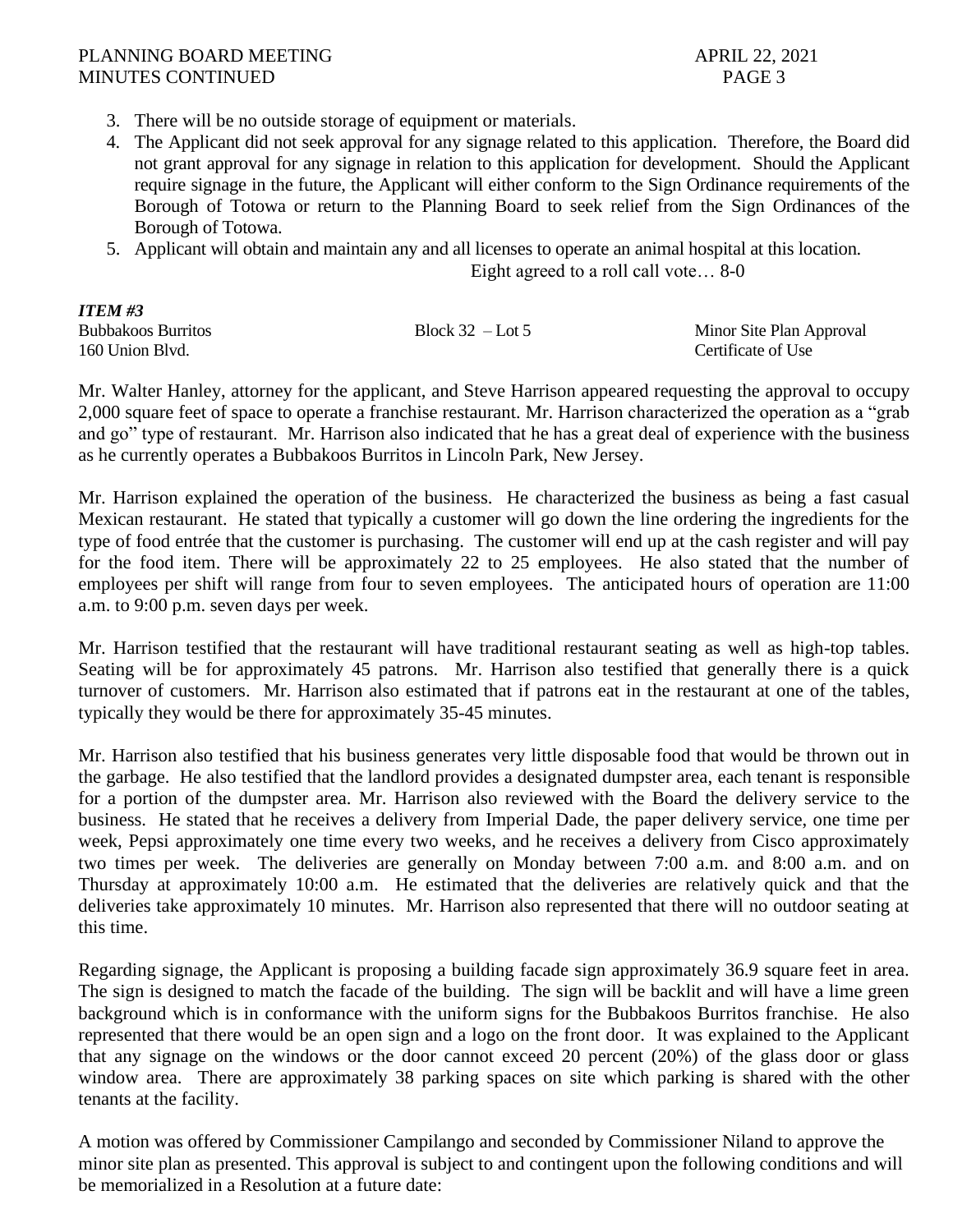*ITEM #4*

- 1. The construction of internal partitions, exits, entrances and fire safety devices are subject to and require the approval of the fire sub-code official, the fire inspector, and the building inspector.
- 2. The applicant will supply the Chief of Police with an emergency contact list and will also obtain the approval of the Police Chief pertaining to all alarms and security devices.
- 3. There will be no outside storage of equipment or materials.
- 4. Applicant will install a 36.9 sq. ft. building façade sign, lime green in color to be in conformance with the franchise color scheme. The granting of this application is subject to and conditioned upon the Applicant complying with condition number 4 of the Planning Board Resolution adopted on May 11, 2017 regarding signage for this site. Condition number 4 of the 2017 Resolution permits the site to have a total of six building façade signs with a maximum of five signs on the larger building and one sign on the smaller building. The total sign area for the building façade signs for both buildings shall not exceed 189 sq. ft. Regarding the existing double-sided freestanding pylon sign, there shall be no increase from the existing sign area. The freestanding pylon sign shall also be on a timer with the sign not being illuminated between the hours of 11:00 p.m. and 6:00 a.m. The Applicant is also permitted to install an open sign as well as a logo for the business on the front door. Any signage on the door or glass windows shall not exceed 20 percent of the glass door or glass window area.

Eight agreed to a roll call vote… 8-0

A motion was offered by Commissioner Campilango and seconded by Commissioner Niland to excuse Vice Chairman Coiro and Mayor Coiro from the next application.

All In Favor … 6-0

| 11 C.W. #4                    |                        |                          |
|-------------------------------|------------------------|--------------------------|
| Balloon Planet & Party Supply | Block $143.01 -$ Lot 3 | Minor Site Plan Approval |
| 594 Union Blvd.               |                        | Certificate of Use       |

Mr. David Naman, applicant appeared requesting the approval to operate a balloon and party supply store at this location. There will be one employee at this time, himself.

The anticipated hours of operation will be 11:00 a.m. to 7:00 p.m. Monday through Saturday and on Sunday from 12:00 noon to 5:00 p.m.. Regarding signage, there is an existing box sign, and the Applicant will change the text of the sign to reflect the name of the new business. The Applicant will also conform to the sign colors as permitted by Ordinance.

A motion was offered by Commissioner Campilango and seconded by Commissioner Niland to approve the minor site plan as presented. This approval is subject to and contingent upon the following conditions and will be memorialized in a Resolution at a future date:

- 1. The construction of internal partitions, exits, entrances and fire safety devices are subject to and require the approval of the fire sub-code official, the fire inspector, and the building inspector.
- 2. The applicant will supply the Chief of Police with an emergency contact list and will also obtain the approval of the Police Chief pertaining to all alarms and security devices.
- 3. There will be no outside storage of equipment or materials.
- 4. The Applicant will change the text of the existing sign box to reflect the name of the new business. The Applicant also agrees to conform to the sign colors as permitted by Ordinance.

Six agreed to a roll call vote… 6-0

A motion was offered by Commissioner Campilango and seconded by Commissioner Niland to readmit Vice Chairman Coiro and Mayor Coiro into the remainder of the meeting.

All In Favor … 6-0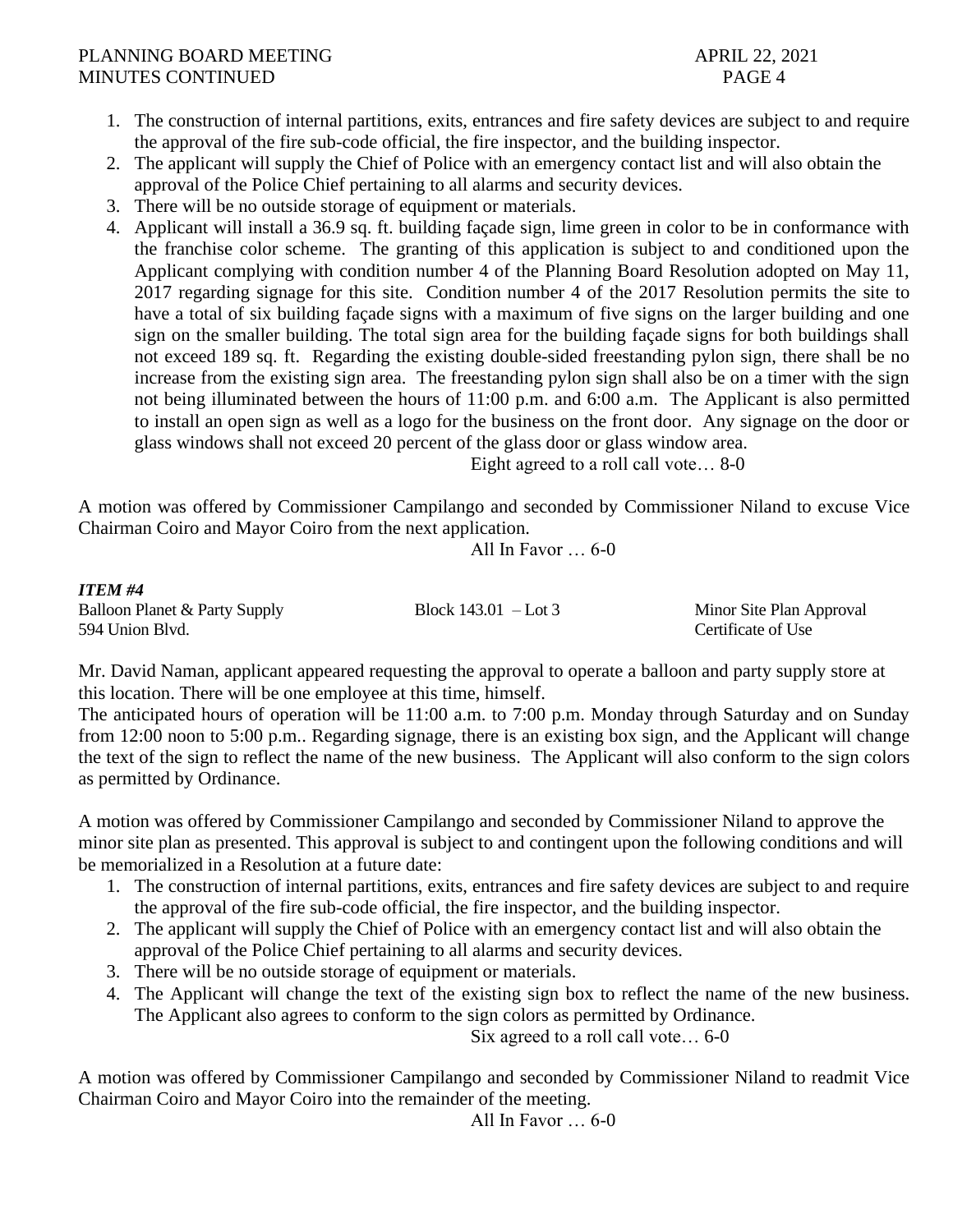*ITEM #5*

D's Beauty Bar Block 43 – Lot 29 Minor Site Plan Approval 269 Union Blvd. Certificate of Use

Ms. Dina Almaani appeared requesting the approval to occupy 1,052 sq. ft. of space to operate a Beauty Bar. Ms. Almaani identified the services that D's Beauty Bar will be offering which include, but are not limited to,

eyelash extensions and blowouts. However, in the future when a cosmetologist is hired the scope of services will expand to haircuts, styling and color.

The anticipated hours of operation will be open to the public Monday through Friday from 11:00 a.m. to 7:00 p.m. and on Saturday from 11:00 a.m. to 5:00 p.m. The business will be closed on Sunday. Ms. Almaani represented that initially there will be two employees including herself at this time. She also indicated that she would hire one other cosmetologist.

Ms. Almaani also represented that there are three parking spaces available. The Applicant will change the text on the existing sign to reflect the name of the new business.

A motion was offered by Commissioner Campilango and seconded by Commissioner Niland to approve the minor site plan as presented. This approval is subject to and contingent upon the following conditions and will be memorialized in a Resolution at a future date:

- 1. The construction of internal partitions, exits, entrances and fire safety devices are subject to and require the approval of the fire sub-code official, the fire inspector, and the building inspector.
- 2. The applicant will supply the Chief of Police with an emergency contact list and will also obtain the approval of the Police Chief pertaining to all alarms and security devices.
- 3. There will be no outside storage of equipment or materials.
- 4. The Applicant will change the text of the existing sign box to reflect the name of the new business. The Applicant also agrees to conform to the sign colors as permitted by Ordinance.

Eight agreed to a roll call vote… 8-0

### *ITEM #6*

| Snap N Shop Homes Corp. | Block $43$ – Lot 22 | Minor Site Plan Approval |
|-------------------------|---------------------|--------------------------|
| 239-241 Union Blvd.     |                     | Certificate of Use       |

Ms. Joann Tarabokija appeared requesting the approval to occupy office space to operate a real estate brokerage firm at this location. Ms. Tarabokija represented that this is a boutique real estate office with she and her partner operating the business.

The anticipated hours of operation are Monday through Sunday from 9:00 a.m. to 9:00 p.m. There will be two employees. There are three allocated parking spaces on the premises. Ms. Tarabokija indicated that very few clients would come to the office. Primarily, Ms. Tarabokija and her partner will meet the client at the property. Regaarding signage, there is an existing box sign above the front entrance to the office and the Applicant will change the text and replace the sign in the space provided. Ms. Tarabokija represented that the signage will conform to the Ordinance requirements. Such that the background would be classic navy blue.

A motion was offered by Commissioner Campilango and seconded by Commissioner Niland to approve the minor site plan as presented. This approval is subject to and contingent upon the following conditions and will be memorialized in a Resolution at a future date:

1. The construction of internal partitions, exits, entrances and fire safety devices are subject to and require the approval of the fire sub-code official, the fire inspector, and the building inspector.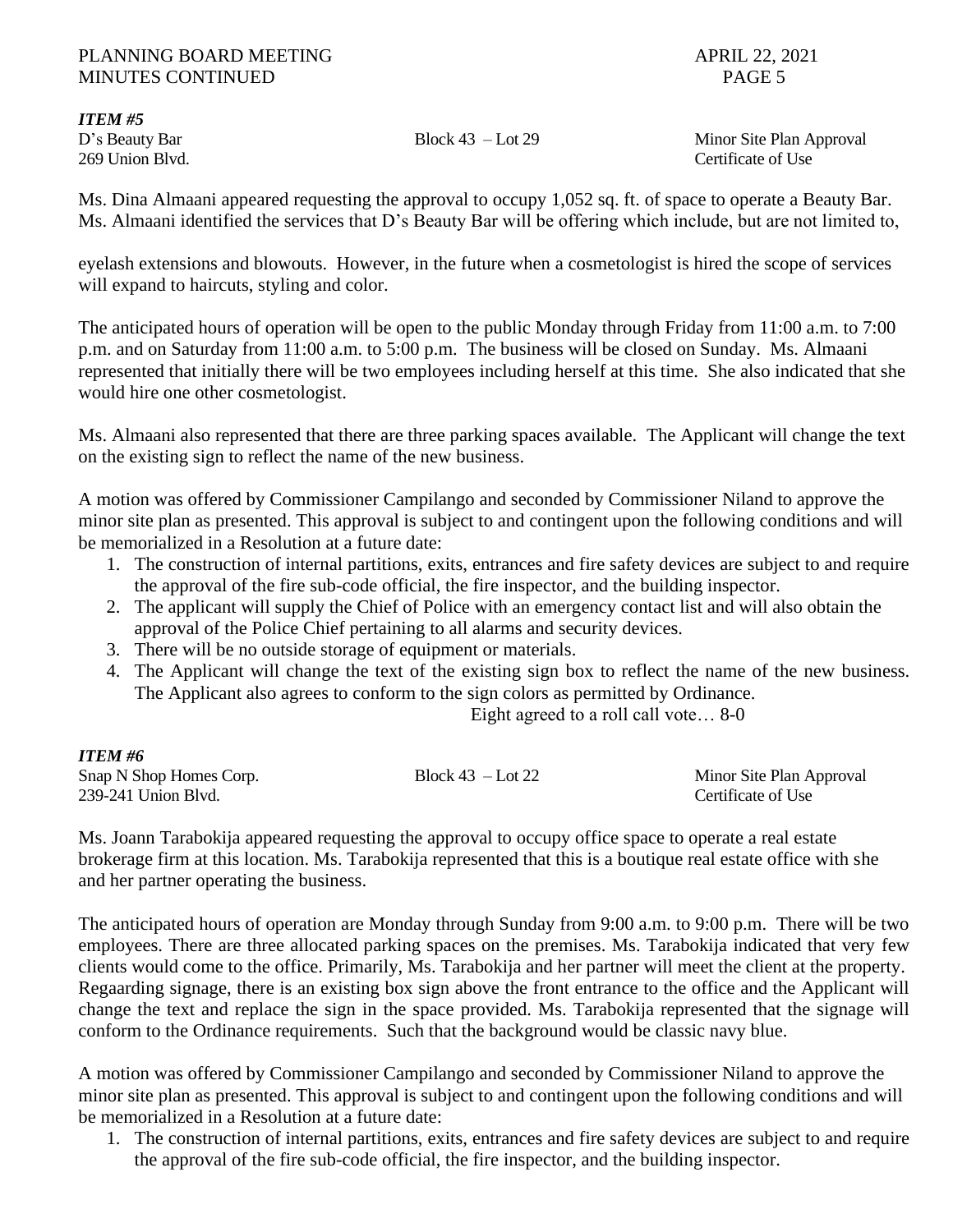*ITEM #6*

- 2. The applicant will supply the Chief of Police with an emergency contact list and will also obtain the approval of the Police Chief pertaining to all alarms and security devices.
- 3. There will be no outside storage of equipment or materials.
- 4. The Applicant will change the text of the existing sign box to reflect the name of the new business. The Applicant also agrees to conform to the sign colors as permitted by Ordinance.

Eight agreed to a roll call vote… 8-0

| 11 ели по              |                    |                          |
|------------------------|--------------------|--------------------------|
| Legacy Animal Hospital | Block $10$ – Lot 3 | Minor Site Plan Approval |
| 785 Totowa Road        |                    | Certificate of Use       |

Mr. William C. Saracino, attorney for the applicant, and Kristin Potenzone, DVM appeared requesting approval for occupancy to operate a full-service veterinary hospital at this location.

Dr. Potenzone testified that the anticipated hours of operation will be Monday, Tuesday, Thursday and Friday from 10:00 a.m. to 7:00 p.m. In addition, Legacy Animal Hospital will be open on Wednesday and Saturday from 10:00 a.m. to 1:00 p.m. Further, Dr. Potenzone does not anticipate having Sunday hours at this time, but she may open up on Sunday in the future, if necessary.

Legacy Animal Hospital will offer a full range of medical services including, but not limited to general examination; internal medicine (including laboratory diagnostics); soft tissue surgery; orthopedic treatment; skin disorders; radiology; integrative medicine; dental care; home euthanasia; and geriatric care.

Dr. Potenzone represented that at this time there will a maximum of approximately fifteen employees with seven to eight employees on-site at any one time. Dr. Potenzone also provided the Board with an overview of the internal space to be occupied. She further testified that bio-hazard waste is picked up two times per week and controlled dangerous substances are safely secured on-site.

Regarding signage, the Applicant proposes a building façade sign above the entrance door to the Legacy Animal Hospital. The proposed sign is approximately 70 square feet in area. The building façade sign will be illuminated by goose neck lighting. The sign will also be a black and white sign. The Applicant requires design waiver relief for a building façade sign approximately 70 square feet in area. Furthermore, there is an existing pylon sign on the premises in this multi-tenant building. The Applicant is permitted to install a sign in the space provided on the existing pylon sign.

A motion was offered by Commissioner Campilango and seconded by Commissioner Niland to approve the minor site plan as presented. This approval is subject to and contingent upon the following conditions and will be memorialized in a Resolution at a future date:

- 1. The construction of internal partitions, exits, entrances and fire safety devices are subject to and require the approval of the fire sub-code official, the fire inspector, and the building inspector.
- 2. The applicant will supply the Chief of Police with an emergency contact list and will also obtain the approval of the Police Chief pertaining to all alarms and security devices.
- 3. There will be no outside storage of equipment or materials.
- 4. Hazardous waste shall be disposed of in accordance with all local, county, state or federal regulations of any agency exercising such jurisdiction over an animal hospital.
- 5. The Applicant will obtain and maintain any/all licenses to operate an animal hospital at this location.
- 6. The applicant is permitted to install a building façade sign approximately 70 square feet in area in accordance with the Sign Plan for Legacy Animal Hospital prepared by Butler Sign Company and submitted as part of the application package to the Board. Any signage or lettering on the glass windows or glass door shall not exceed 20 percent (20%) of the area of the glass window or glass door.

Eight agreed to a roll call vote… 8-0